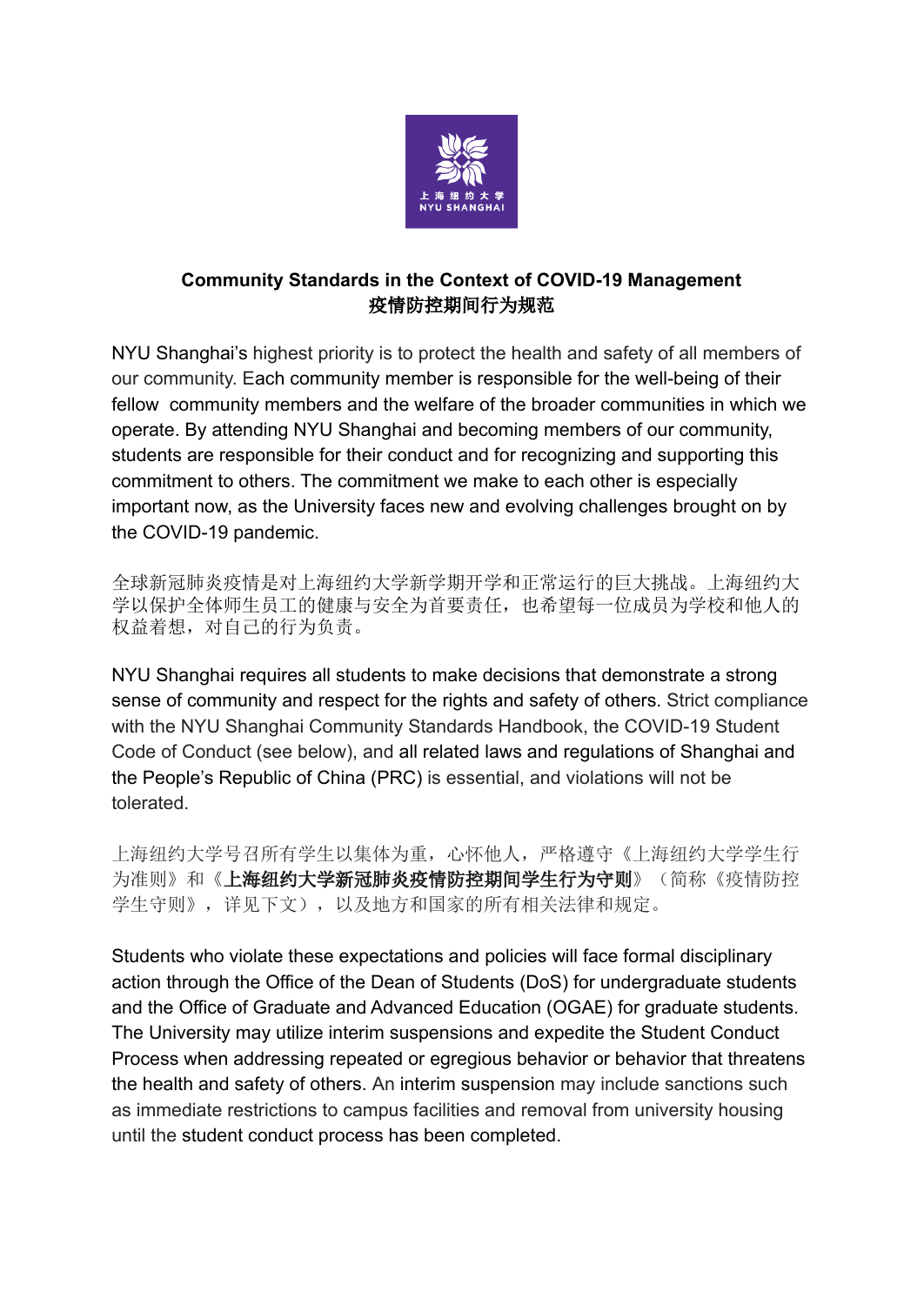对于违反相关规定的学生,将由学生事务部(本科生)和研究生与研修项目办公室 (研究生)给予正式纪律处分。对于屡教不改,或威胁到他人健康和安全的情况,学 校可采取临时停学的措施,并从速处理与临时停学相关的处罚,例如暂停进入校园和 宿舍的权限等,直到完成学生行为处理流程。

This is a time when our entire community must demonstrate significant flexibility as to how, where, and when we study, work, and interact with others. We expect students to behave in a mature and responsible manner, which encompasses accountability and responsible decision-making regarding safety and physical and mental health. We ask all community members to agree to a set of behaviors that will support keeping themselves, their peers, the faculty and staff, as well as the greater community safe. For the upcoming academic year, there will be heightened enforcement of these policies, on and off campus.

在疫情防控的条件下开学,需要全体师生的积极配合,适应学习、工作和社交的新常 态。 因此,学校制定本守则,明确疫情防控的要求和新学期的行为规范,敦促学生以 成熟和负责任的态度来指导自己的行为,共同担负起保护自己、他人及整个学校的健 康与安全的重任。以支持他们自己、同事、教职员工和学校成员的安全。

If you have concerns, questions about any of these policies, or are unsure about what to do in situations where other community members (students, faculty, staff) fail to adhere to the policies, please email the Office of the Dean of Students [shanghai.dos@nyu.edu](mailto:shanghai.dos@nyu.edu) (undergraduates) or Office of Graduate and Advanced Education [shanghai.ogaedean@nyu.edu](mailto:shanghai.ogaedean@nyu.edu) (graduate students).

如果您对相关规定有疑问,或对其他学校成员(学生,教职员工等)的行为有疑问, 本科生请联系学生事务部 [shanghai.dos@nyu.edu](mailto:shanghai.dos@nyu.edu),研究生请联系研究生办公室 [shanghai.ogaedean@nyu.edu](mailto:shanghai.ogaedean@nyu.edu)。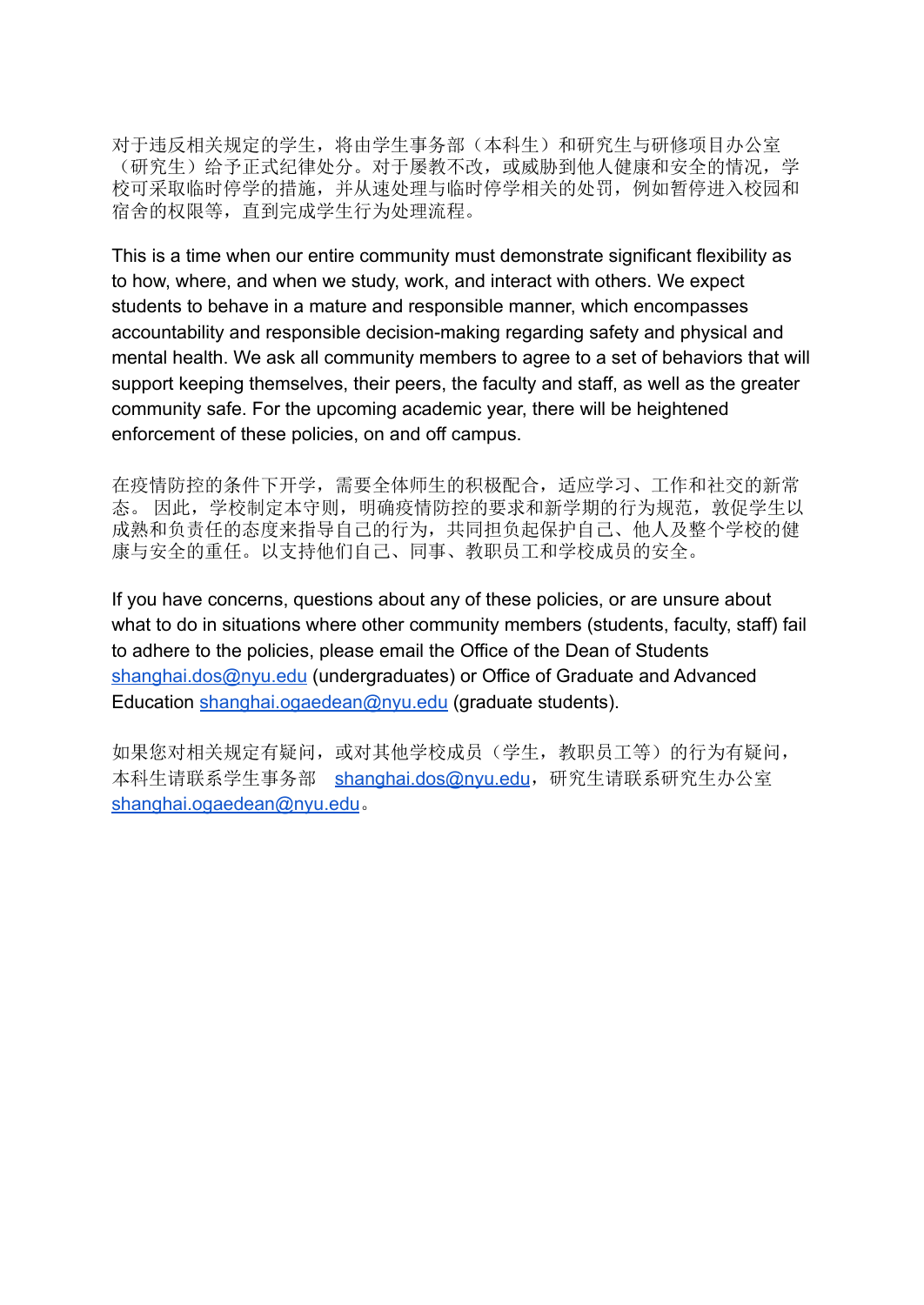

# **COVID-19 Student Code of Conduct** 上海纽约大学新冠肺炎疫情防控期间学生行为守则 *Effective August 24, 2020 / Updated January 25, 2022 2020*年*8*月*24*日生效 */ 2022*年*1*月*25*日更新

# **1. General**

- a. The COVID-19 Student Code of Conduct supplements the 2021-2022 Community Standards Handbook.
- b. Violations of any laws, regulations or local policies related to the COVID-19 emergency or of the COVID-19 Student Code of Conduct are considered violations of the NYU Shanghai Code of Conduct.
- c. Students who choose to be on campus understand that there are health risks associated with COVID-19 that are beyond the control of the University. By remaining on campus, students accept those risks.
- d. Students shall not engage in disorderly, disruptive, or antagonizing behavior that interferes with the safety, security, health or welfare of the community, and/or the regular operation of the University.
- e. Students shall comply promptly with the request or instruction of a University employee or agent acting in an official capacity, including, but not limited to, enforcement of physical distancing, face coverings, and other COVID-19 guidelines.

### 一、总体要求

- a. 《疫情防控学生行为守则》是对《2021-2022上海纽约大学学生守则》的补 充。
- b. 违反任何与新冠肺炎疫情防控相关的法律、法规或地方政策,均被视为违反 《疫情防控学生行为守则》。
- c. 学生进入校园前须知新冠肺炎相关的健康风险超出了学校的控制范围。学生 进入校园即被视为接受相关风险。
- d. 学生不得做出有害于学校师生员工的安全、健康,或威及学校利益和正常运 营的行为。
- e. 学生应遵守学校的要求和指示,包括但不限于保持社交距离,佩戴口罩和其 他有关新冠肺炎防控的行为指南。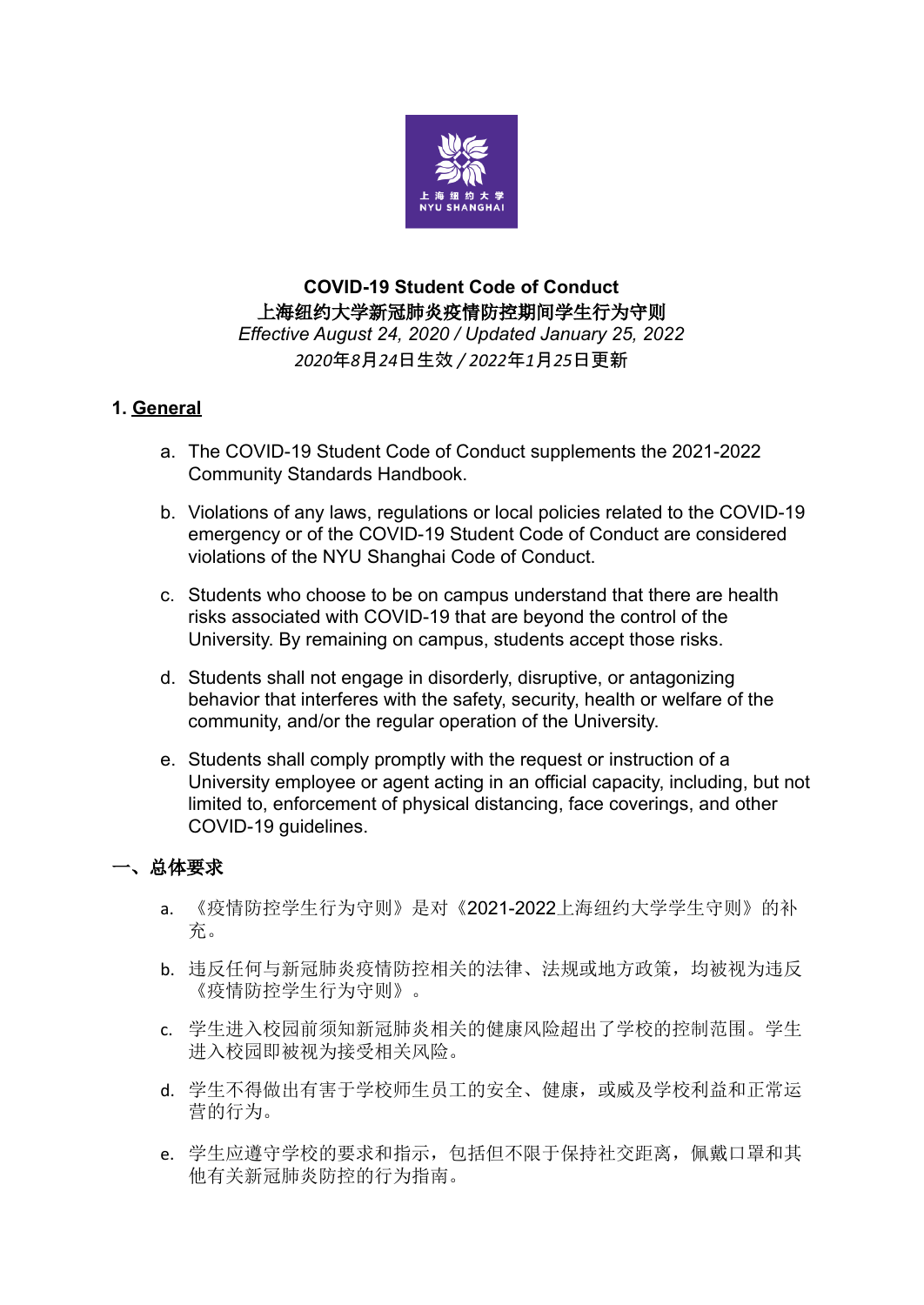## **2. Physical Distancing**

- a. Students must maintain a distance of at least one meter between yourself and any other person in all campus locations, including but not limited to elevators, meeting rooms, and common spaces such as libraries and auditoriums
- b. For classes and in classrooms, students must sit in their assigned seats as instructed by professors.
- c. Students are encouraged to work individually. If class assignments or projects require group work, students must not exceed the room capacity if in an enclosed space or according to the table signage in a shared/common space.
- d. Students living in campus housing may not gather in groups more than six in lounges or common spaces.
- e. Students should minimize the frequency of entering and leaving the residence halls and academic buildings.

#### 二、社交距离

- a. 学生在校内所有场所必须保持一米的社交距离。
- b. 在教学活动和教室中,学生必须按照教授的指示坐在指定的座位上。
- c. 学生尽量单独学习。 如课堂作业或项目需要小组合作,不得超过房间的最 高容纳人数。学生在公共空间内需按照桌子上指示牌就坐。
- d. 住校学生不能在休息室或公共场有六人或以上的聚集。
- e. 学生应尽量减少进出宿舍和教学楼的次数。

### **3. Face Coverings and Hygiene**

- a. Students should wear a face covering (face mask or face shield) at all times on campus unless otherwise announced.
- b. Students must practice good hygiene such as frequent handwashing with soap or alcohol-based hand sanitizers.

### 三、佩戴面罩及个人卫生

- a. 除学校特别通知外,学生在校园内需要时刻佩戴面罩(口罩或防护面罩) 等。
- b. 学生在校园内、尤其是从校外进入校园时,必须确保保持良好的个人卫生习 惯,包括洗手或使用酒精类洗手液等。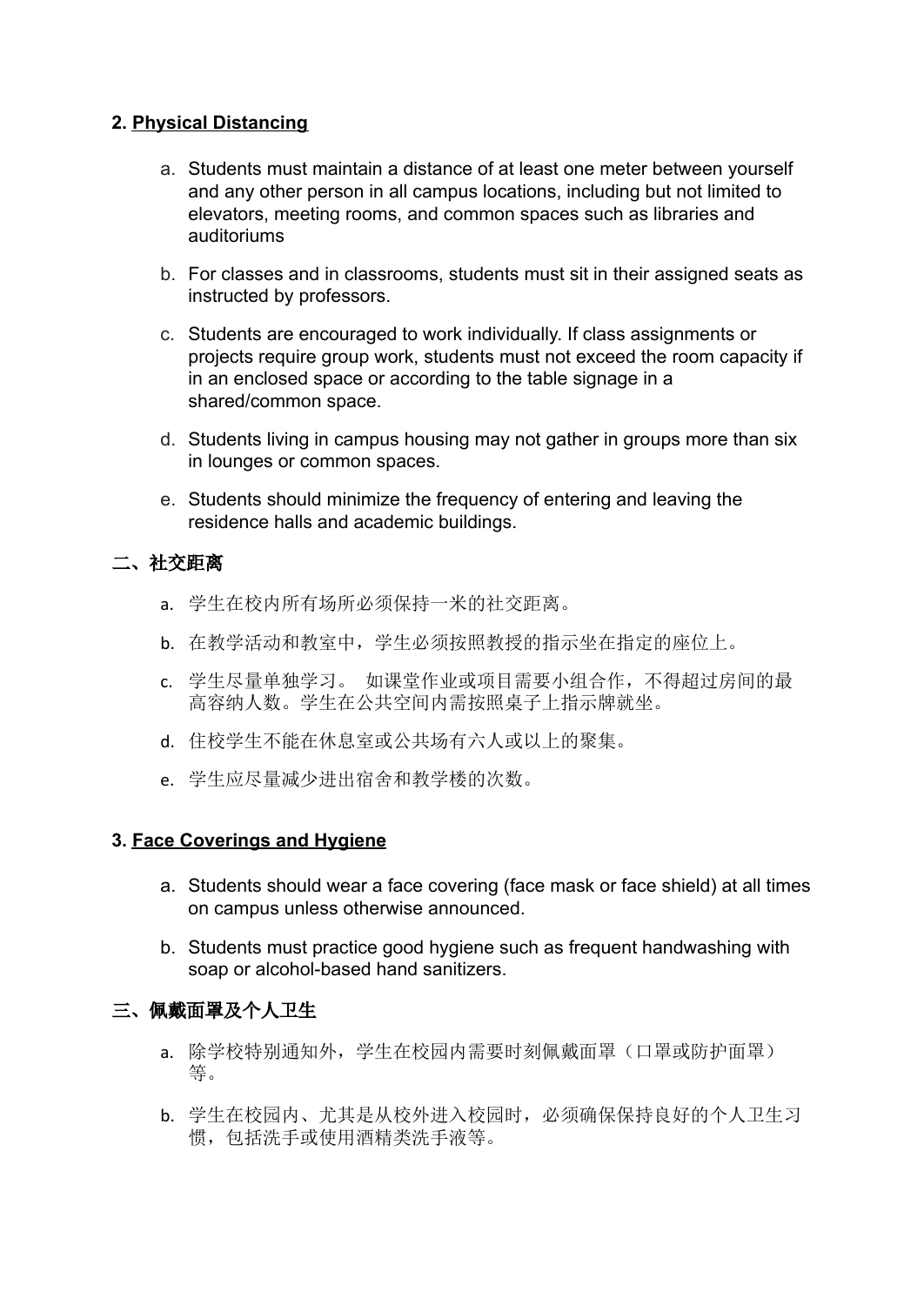# **4. Off-Campus Conduct**

- a. Students may not participate in any promotion or organization of, or affiliation with, outside events or activities that create a high risk environment that may result in a COVID-19 infection or spread (e.g. NYU Shanghai Welcome Party).
- b. Students should avoid events and/or locations with more than 10 people (e.g., bars and clubs) that lack required health standards of control (e.g., health code, facemask, temperature check).

# 四、校外行为

- a. 学生不得参与任何未经上海纽约大学授权的使用纽约大学或上海纽约大学名 字的活动。
- b. 学生应避免参与缺乏必要防控措施的大于10人的聚会,或者进入缺乏必要防 控措施的场所。

## **5. Co-Curricular Events**

- a. Large gatherings and sports activities will be suspended until further notice with the exception of approved by the University Committee on COVID-19 Management.
- b. Student government and student club activities will need to follow the student organization guidelines and receive prior approval by the DoS or OGAE.
- c. All students must comply with the physical distancing and facemask requirements while attending an on-campus event or activity.
- d. Strict check-in procedures will be used for on-campus activities for safety reasons. Seating charts or designated seating assignments may be required.
- e. No eating or drinking during in-person university campus activities unless approved by the University Committee on COVID-19 Management. Students should only eat at designated spaces.
- f. No short-term guests, overnight guests, or outside visitors will be allowed in the academic building or residence halls. Exceptions for guest speakers will require prior approval from the DoS or OGAE.

## 五、校园活动

- a. 除学校批准外,原则上校内聚集性活动一律暂停,直到另行通知为止。
- b. 学生会和学生社团组织校内学术或科研活动需事先获得学校批准。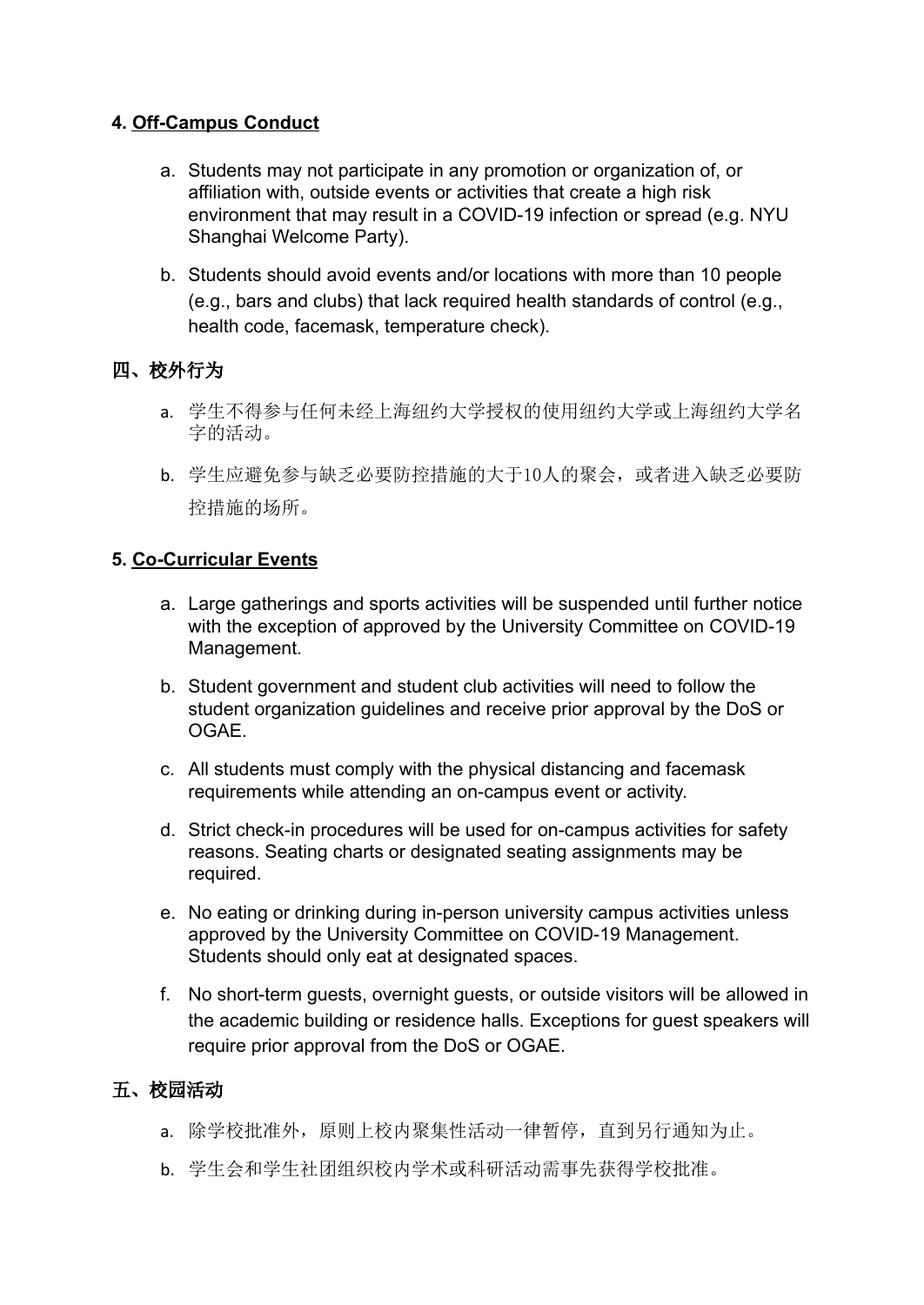- c. 所有学生在参加校园活动时必须遵守保持社交距离和佩戴口罩的要求。
- d. 校内活动需遵守登记程序,按指定的座位就坐。
- e. 除学校批准外,在有面对面接触的校园活动中不得饮食。学生只能在指定的 地方用餐。
- f. 教学楼和学生宿舍不接待访客,或特别邀请的演讲嘉宾除外,但需提前获得 学生事务部或研究生办公室的批准。

### **6. Travel Restrictions and Testing**

- a. All students must truthfully report their travel history to the University at the request of a university official. They should closely monitor their health conditions.
- b. Students should follow the university policies or guidelines to [apply for](https://docs.google.com/document/d/1kerHgwMshpTEzAdOUyBP-yY5AifcN0iexh3mDTWu8mU/edit?usp=sharing) [campus access](https://docs.google.com/document/d/1kerHgwMshpTEzAdOUyBP-yY5AifcN0iexh3mDTWu8mU/edit?usp=sharing).
- c. Students should follow [the travel exception policy](https://docs.google.com/document/d/1nTRt5TTEFysIfF-Qz19QdUR7z7V2Epr-gb5yrT5JKHo/edit?usp=sharing) and may not leave Shanghai during the entire semester except in the case of an emergency or other exceptional reason for which you have prior approval from the University (DoS or OGAE, as appropriate). If approved to leave, upon return, you must comply with the COVID testing requirements described above.
- d. Students may not travel to nor visit any high risk, middle risk, or other prohibited locations announced by the local government authorities. If they have been to any middle or high risk areas, or the districts contain those middle or high risk areas, they should not return to campus until it returns to low risk. If students traveled to the high risk/middle risk area in Shanghai, they should suspend their access to the campus until it returns to the low risk area.
- e. You will provide updates regarding the travel history of your housemate(s) and, if necessary, show their health code(s).
- f. You must complete the nucleic acid test at the reasonable request of the local authorities or NYU Shanghai.
- g. You must follow the request from the local authorities regarding the contact tracing for the COVID related cases.

#### 六、旅行及核酸检测

- a. 所有学生返校之前必须如实向学校报告其旅行历史, 并且开展自我健康观察
- b. 所有学生应该遵循学校的相关规定来申[请校园权限](https://docs.google.com/document/d/1kerHgwMshpTEzAdOUyBP-yY5AifcN0iexh3mDTWu8mU/edit?usp=sharing)。
- c. 学生应遵守 学校[Travel Exception](https://docs.google.com/document/d/1nTRt5TTEFysIfF-Qz19QdUR7z7V2Epr-gb5yrT5JKHo/edit?usp=sharing)制度, 避免在2021 年秋季学期进行非必要 的离沪旅行。如果不确定某次旅行对于个人或工作的必要性,请先向学校相关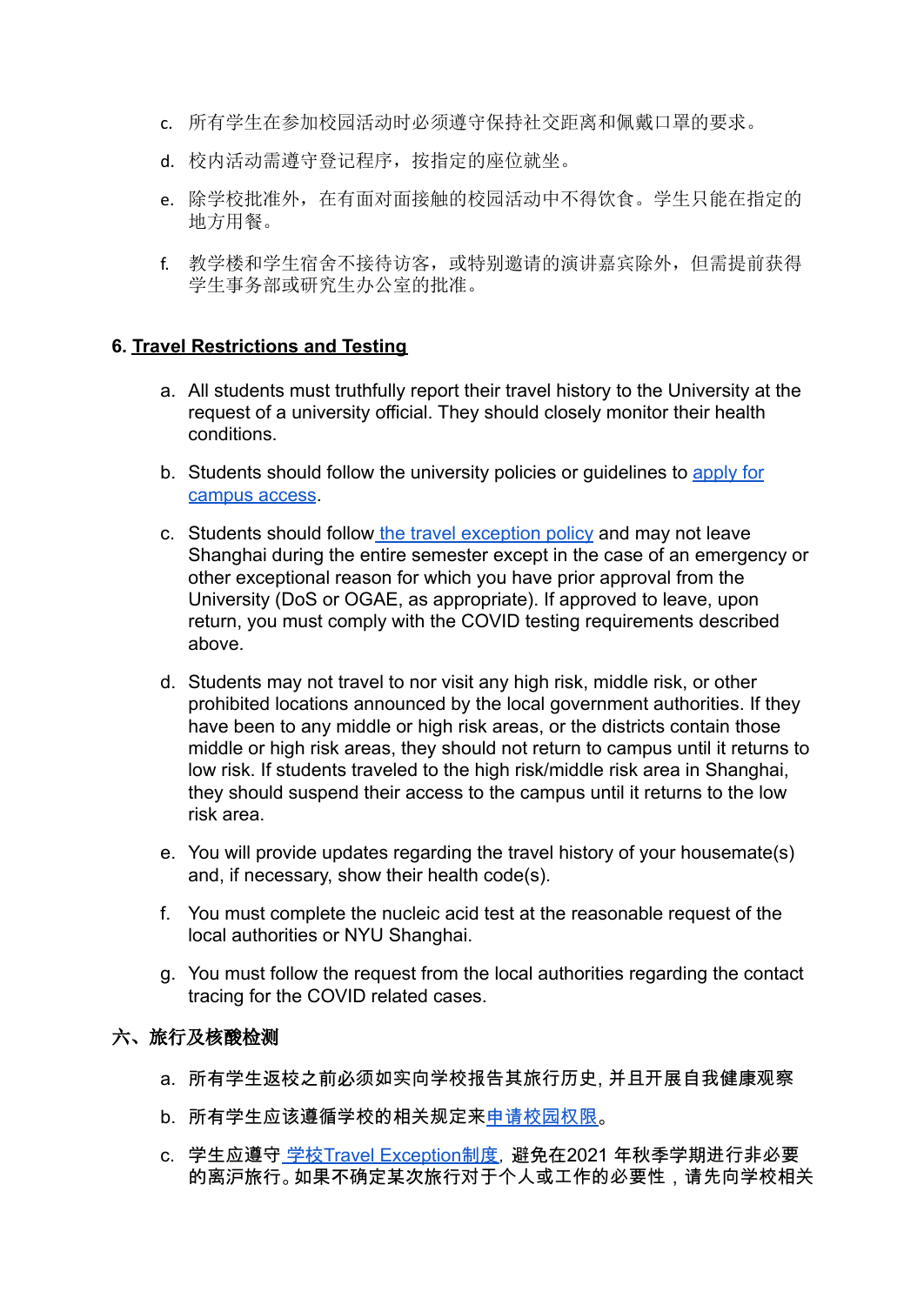负责人咨询。本科生请向学生事务部主任咨询,研究生请向研究生事务部负 责人咨询。

- d. 学生不得前往疫情中、高风险地区或者其他当地政府宣布的控制区域。来自或 途径国内疫情中高风险地区以及所在县(区、市及直辖市所在区)或当地政府 宣布全域封闭管理地区的学生暂缓返校。来自或者途径本市中高风险地区的 学生暂缓返校,调整为低风险地区后方可返校,严格按照本市发布的区域界定 ,不扩展至区。
- e. 学生须提供同住人最新的出行记录,并在必要时显示其健康代码。
- f. 学生须在疫情防控部门或学校提出合理的测试要求时配合完成核酸检测。
- g. 在新增本土病例流调过程中,学生需要遵守来自疫情防控部门的一切要求。

### **7. Symptomatic Health Concerns**

- a. You will not enter the building if you present any of the following symptoms: fever above 37.3 degrees centigrade/99.1 degrees Fahrenheit, dry cough, diarrhea, body pain, sore throat, and runny nose until you consult with a medical professional at the Student Health Center (shanghai.health@nyu.edu) (M-F 8:30 am-5:30 pm / 2059-5353).
- b. In the event you come into contact with someone who may have been exposed to COVID-19 or traveled to a high/medium risk area, you must notify the Public Safety Command Center (2059-5500) and refrain from entering the Academic Building or leaving your residence hall room prior to further directions.
- c. You will not take any fever reducers that would yield a lower temperature reading for purposes of gaining access to NYU Shanghai facilities.

### 七、校内应急处理

- a. 如学生出现以下任一症状:37.3摄氏度以上的发烧,干咳,腹泻,身体疼痛 ,喉咙痛和流鼻涕等,将不得进入校园。如需进入校园,请先征得学生健康 中心专业医护人员的同意。学生健康中心的电子邮箱为 shanghai.health@nyu.edu,开放时间为周一到周五,上午8:30至下午5:30 ,电话为2059-5353。
- b. 如学生曾接触过新冠肺炎的患者或密切接触者,或曾前往疫情中、高风险地 区,须及时通知公共安全指挥中心(2059-5500),在得到进一步指示前, 不得进入教学楼。
- c. 不得为了获得进入校园的权限而故意使用降温药。

### **8. Access to NYU Shanghai Facilities**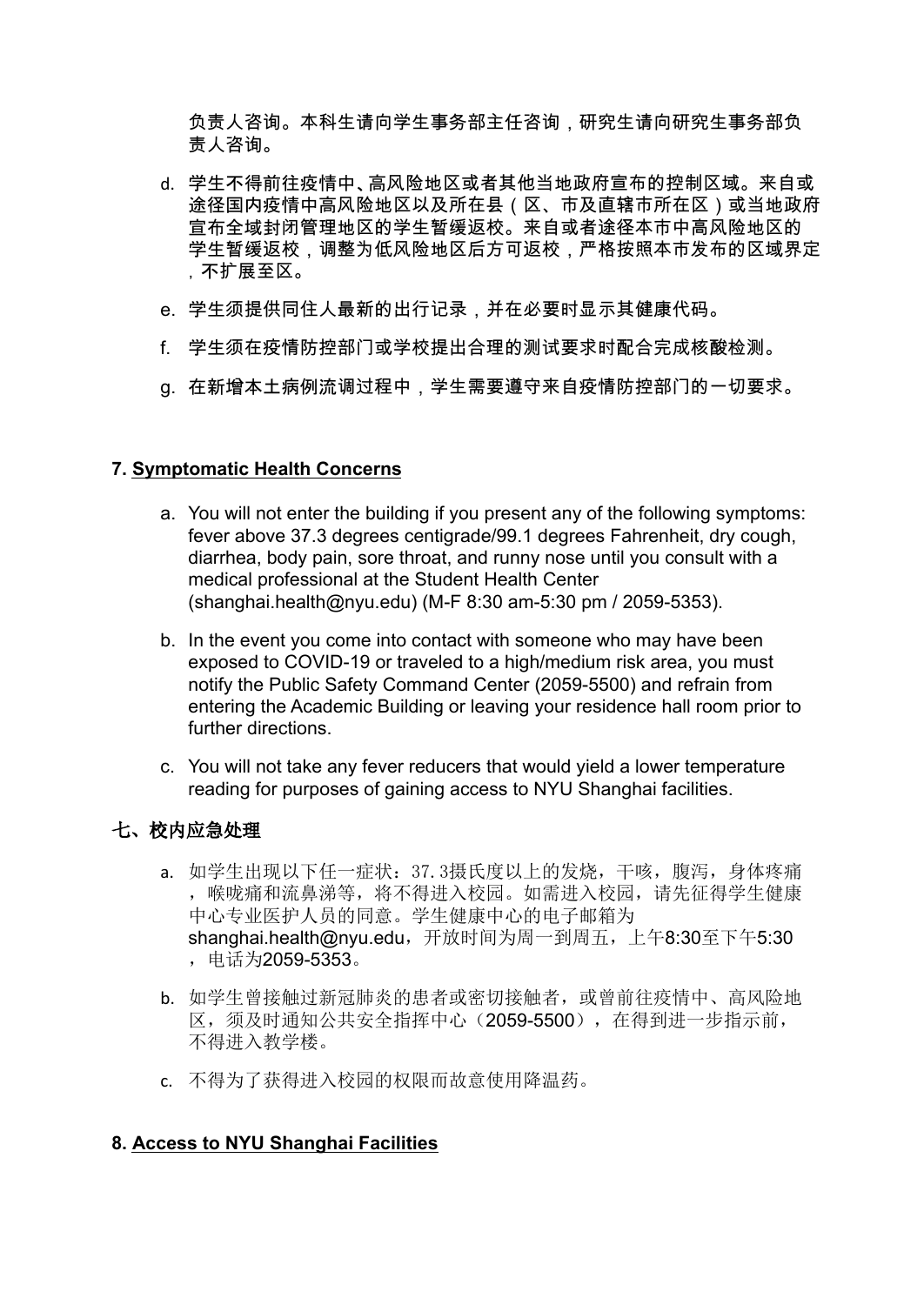- a. You are required to attend an orientation before the first day of entry to the Academic Building(s). Your Academic Building(s) access will be revoked if you do not complete the orientation.
- b. General Access to the full *NYU Shanghai Academic Building* will follow the academic calendar. Hours of Operations: Monday to Saturday from 7:15 to 22:30 and 12:00-22:30on Sundays.
- c. After Hour access to the *NYU Shanghai Academic Building* will be limited to the 2nd Floor Cafe and 4th Floor Library Commons and Labs/Studios. As necessary, hours will be extended and modified according to academic needs such as exam periods and approved by the University Committee on COVID-19 Management.
- d. To access the NYU Shanghai Academic Building, you will need to:
	- i. Present your Green Health Code (Alipay) and Travel Code
	- ii. Complete the temperature check process
	- iii. Wear a face mask
	- iv. Follow the instructions of security personnel to go through one single entry point and another single exit point.

# 八、校园出入管理

- a. 学生须在进入教学楼的第一天参加防控知识培训。未完成培训的学生的教学 楼访问权限将被撤销。
- b. 工作时间教学楼开放时间: 周一至周六上午7:15至晚上8:30, 周日将按照非 工作时间运营标准来开放(中午12:00至晚上10:30)。
- c. 非工作时间教学楼仅开放2楼咖啡吧、4楼图书馆和实验室/工作室。其他时 间教学楼原则上不开放,因学术原因需要延长或修改开放时间的,须由学校 疫情防控工作小组批准。
- d. 进入校园需1)出示绿色健康码和行程码; 2)完成体温检测; 3) 戴口罩; 4 )遵守工作人员引导单向进出校园。

## **9.** The COVID-19 Student Code of Conduct is effective as of August 15, 2020, and it will remain in effect until further notice.

九、《上海纽约大学新冠肺炎疫情防控期间学生行为守则》自2020年8月15日起生效 ,并将持续有效,直至另行通知。

**10.** The COVID-19 Student Code of Conduct may be amended at any point by NYU Shanghai to reflect new changes and policies of both the local government and NYU Shanghai.

十、《上海纽约大学新冠肺炎疫情防控期间学生行为守则》的内容或将根据政府及学 校采取的新措施与新政策适时做出调整。上述调整将及时向校内人员公布。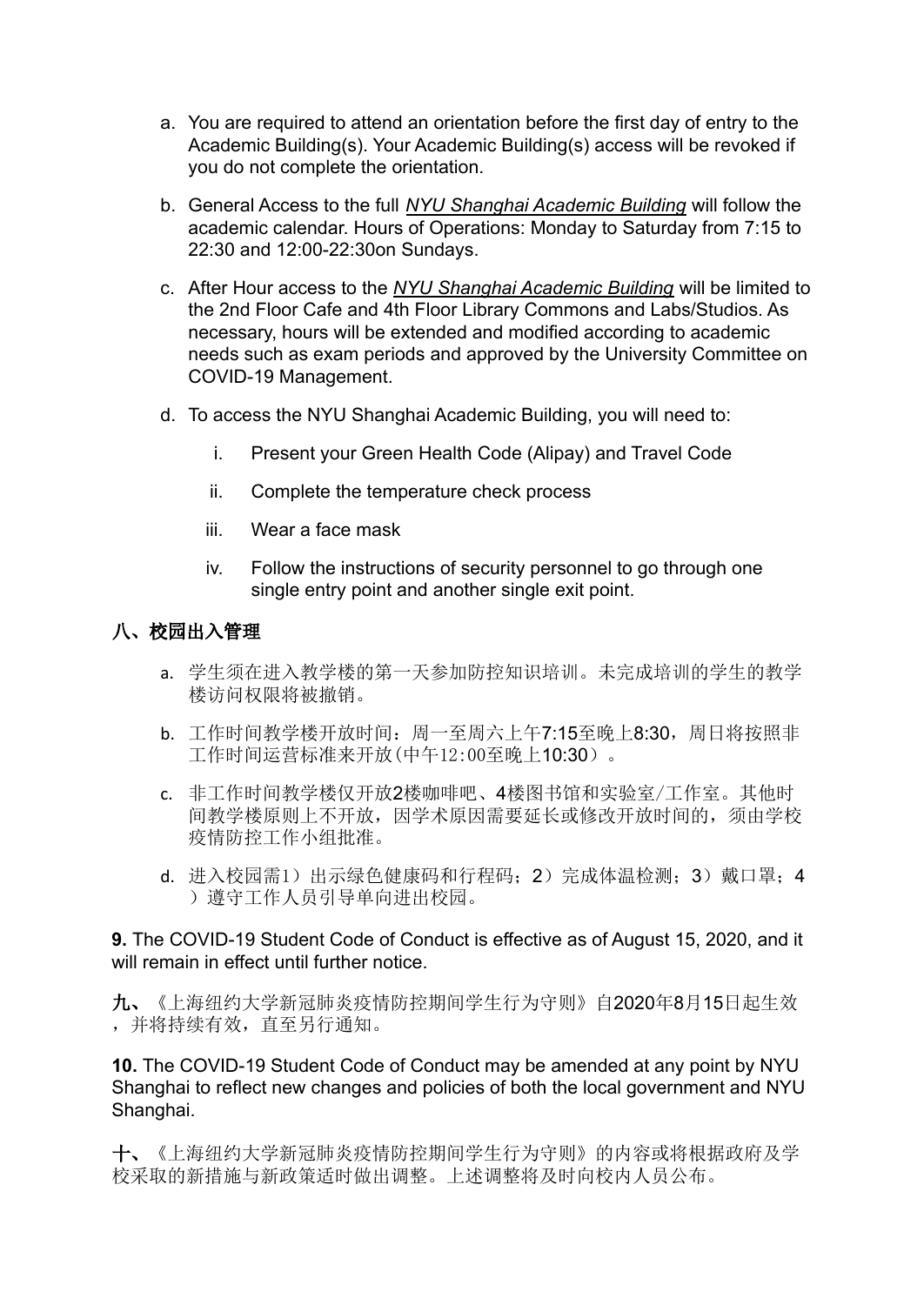**11.** With respect to health and safety concerns, NYU Shanghai policies, including the Community Standards Handbook and the COVID-19 Student Code of Conduct, will control for behaviors occurring in the PRC.

十一、上海纽约大学发布的包括《上海纽约大学学生行为准则》和《疫情防控学生行 为守则》在内的与健康和安全有关的规定,适用于上海纽约大学人员在中华人民共和 国境内的行为。